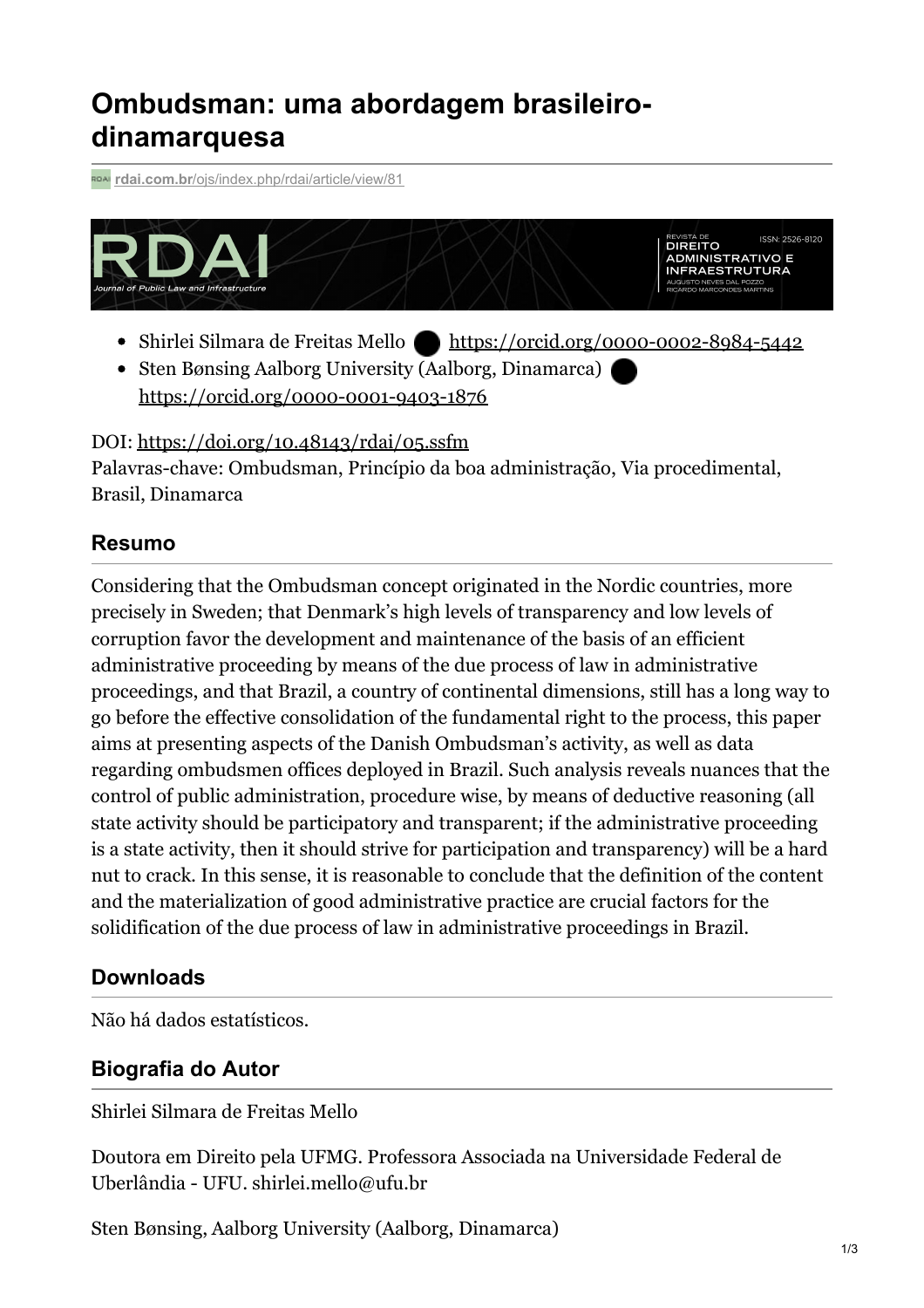Doutor Professor Associado, Faculdade de Direito, Aalborg University, Dinamarca. sb@law.aau.dk

## **Referências**

ANDERSEN, Jon; LARSEN, Kai; LOIBORG, Karsten. Ombudsmandsloven med kommentarer. Copenhagen: DJØF Publishing (Jurist- og Økonomforbundets Forlag), 1999.

BAX, Cees Jurjen. Constitutioneel recht als kerfstok. In: BAX, Cees J.; BOON, P. J.; MENTINK, D. (eds.). Aspecten van controle in het constitutionele recht. Arnhem: Gouda Quint, 1995.

BØNSING, Sten. AlmindeligForvaltningsret, 3. ed. Copenhagen: Djøf Forlag, 2013.

DENMARK. PARLIAMENTARY OMBUDSMAN. Annual Report 1983. Copenhagen: Parliamentary Ombudsman, 1983.

DENMARK. PARLIAMENTARY OMBUDSMAN. Annual Report 1989. Copenhagen: Parliamentary Ombudsman, 1989.

DENMARK. PARLIAMENTARY OMBUDSMAN. Annual Report 1993. Copenhagen: Parliamentary Ombudsman, 1993.

DENMARK. MINISTRY OF FINANCES. Report 1354. Report from expert committee of 1998 ("Betænkning 1354/1998 om forholdet mellem minister og embedsmænd"). Available at: [\[http://www.statensnet.dk/pligtarkiv/fremvis.pl?](http://www.statensnet.dk/pligtarkiv/fremvis.pl?vaerkid=203&reprid=0&iarkiv=1) vaerkid=203&reprid=0&iarkiv=1]. Access on: 30.06.2014.

DENMARK. MINISTRY OF FINANCES. Report 1272. Report from expert committee of 1994 ("Betænkning nr. 1272/1994 om Ombudsmandsloven") (English summary page 289-296). Available at: [\[http://www.statensnet.dk/betaenkninger/1201-1400/1272-](http://www.statensnet.dk/betaenkninger/1201-1400/1272-1994/1272-1994_pdf/printversion_1272-1994.pdf) 1994/1272-1994\_pdf/printversion\_1272-1994.pdf]. Access on: 30.06.2014.

FRACCHIA, Fabrizio Administrative Procedure and Democracy: The Italian Experience. Indiana Journal of Global Legal Studies, v. 12, Iss. 2, Article 11, 2005. Available at: [\[http://www.repository.law.indiana.edu/ijgls/vol12/iss2/11](http://www.repository.law.indiana.edu/ijgls/vol12/iss2/11)]. Access on: 15.09.2014.

GARDE, Jens et al.Forvaltningsret Almindelige Emner. 5 ed. Copenhagen: DJØF Publishing, 2009.

HEEDE, Katja. European ombudsman: redress and control at Union level. The Hague:Kluwer Law International, 2000.

EILSCHOU HOLM, Niels. The Danish Ombudsman. Copenhagen: Folketingets Ombudsmand, 2005.

MENEZES, Ronald Amaral. Resultados do Projeto Coleta OGU 2013 - Instituto de